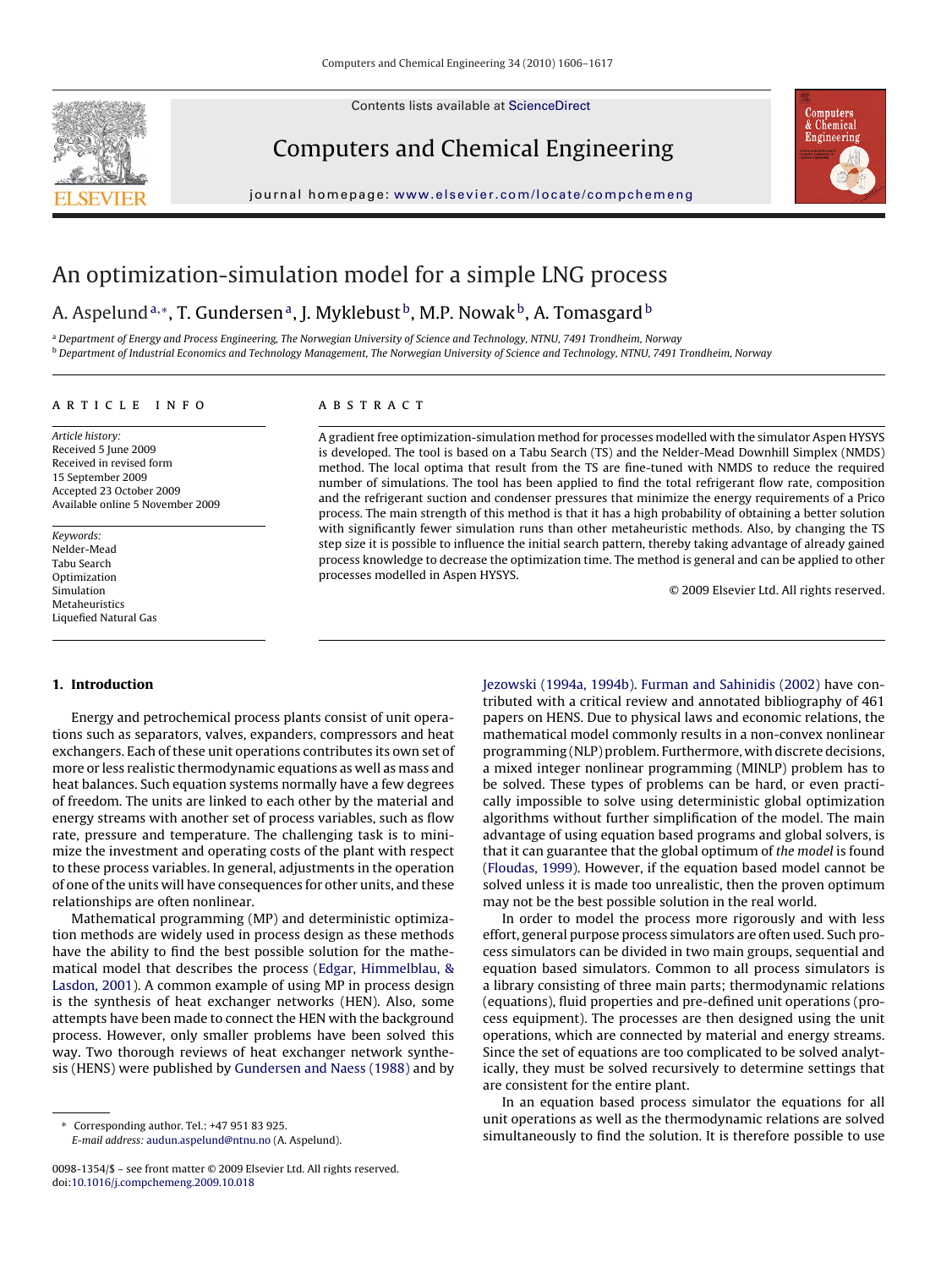equation based process simulators together with deterministic optimization. Equation based models can be made more rigorous by adding more equations. However, for large non-convex NLP problems, no algorithms exist that solve such problems in polynomial time, thus they rapidly get intractable.

Sequential based simulators are very common in the industry as well as in academia and are widely used due to their simplicity and robustness. Another advantage with sequential based process simulators is that their graphical user interface (GUI) can make implementation of the petrochemical process models relatively less time consuming than in equation based models. In contradiction to equation based simulators, each unit operation is modelled and solved on its own given the input data in the form of material and energy streams. The units are then solved in sequence. To speed up the convergence, numerical methods such as Wegstein are often used. For complicated flow sheets there may be several recycles and the calculation order is normally set to give the lowest possible number of recycles or tear streams [\(Gundersen & Hertzberg,](#page--1-0) [1983\).](#page--1-0) The disadvantage with the sequential approach is that gradient information that deterministic optimization methods require is less accurate and harder to obtain. Since the solutions will change slightly from one run to another due to the sequential behaviour and the tolerances, it may be difficult to develop procedures for obtaining these gradients. A sequential based process model can be looked upon as a black box model and is therefore not suitable for use in global deterministic optimization algorithms.

A process that benefits from rigorous modelling in process simulators is liquefaction of natural gas (LNG). It is an energy and cost intensive process and due to small temperature differences in the heat exchangers, inaccurate modelling is likely to result in real world infeasibility. The main contribution of this paper is a method that does not require gradients for the heuristic optimization of sequence based simulation models.

In contrast to deterministic methods, Stochastic Optimization (SO) incorporate probabilistic (random) elements either in the objective function, the constraints, or alternatively in the algorithm itself, e.g. through random parameter values, random choices or in both. A distinction can be made between Stochastic Programming, where the model is to be optimized with regard to uncertainties in the value of some variables, e.g. the volume and sales price of a product, and Stochastic Algorithms where random elements are used in the search, the latter also known as Meta Heuristic (MH) methods. In process design the most common MH are Genetic or evolutionary algorithms (GA), Tabu Search (TS), Simulated Annealing (SA) and multi-start Local Searches (MSLS) where a local optimization algorithm is started from several feasible points ([Holland, 1975; Glover, 1986; Kirkpatrick, Gelatt, & Vecchi, 1983;](#page--1-0) [Marti, 2003\).](#page--1-0) The main strength with MH methods is that they can be used to optimize a black box model and are thereby well suited to be implemented together with sequential based process simulators to take advantage of the rigorous thermodynamic packages and unit operations that are already developed. The weakness is that MH methods, in contrast to deterministic methods, cannot guarantee that the best possible solution is found, however, the solution might still be better than for the globally optimized but simplified deterministic model.

Apart from the modifications required for the error handling in the aggregation of the objective value, the presented method is quite similar to those applied to analytical test functions presented by [Chelouah and Siarry \(2005\)](#page--1-0) and [Hedar and Fukushima \(2006\).](#page--1-0) Their models consist of combinations of a global Tabu Search (TS) and a local Nelder-Mead Downhill Simplex (NMDS).

[Exler, Antelo, Egea, Alonso, and Banga \(2008\)](#page--1-0) have applied a TS based algorithm to an integrated process and control design model. They argue that mathematical programming using global optimization methods (GO) only handle problems that are small, differentiable and continuous. A system of differential and algebraic equations forms their model's restrictions. Their case is similar to the one described in this paper and assumes nothing about the topology of the objective and the model is treated as a black box.

[Cavin, Fischer, Glover, and Hungerbühler \(2004\)](#page--1-0) apply a TS optimization algorithm to a batch plant. Batch process simulation software is used as a black box model for the process evaluations. They discuss Genetic Algorithm (GA) versus TS and conclude that there are several factors that make GA unsuitable for such applications. The crossover operations do not always generate valid solutions, and penalty and ad hoc repair operations have a risk of spending most of the computational effort in the handling of errors.

Section 2 contains a detailed description of the optimizationsimulation framework, including the aggregated objective value, the global TS, the local NMDS, the combined search and the integration between Aspen Hysys and the search procedure. The industrial process that the method is applied to, Prico, a simple LNG process, is presented in Section [3. T](#page--1-0)he results are presented in Section [4. A](#page--1-0) discussion of the model and the results are found in Section [5, a](#page--1-0)nd conclusions and plans for further work are found in Section [6.](#page--1-0)

#### **2. Optimization-simulation framework**

From the point of view of the search algorithm, the objective function of the problem addressed in this paper is a black box. It contains a sequence based simulation model and an error handling algorithm. Since the model is known to have multiple minima and cannot easily and accurately provide any gradient information, it requires global search methods such as Simulated Annealing (SA), Tabu Search (TS) or Genetic Algorithms (GA). Among these, TS is expected to be the best suited for this problem because it gives the best control over how much the solution can change from one step of the search to the next so that less effort is spent on error handling. The reason for combining the global TS with the NMDS local search or descent method, is that the local search usually converges faster to the best solution in the area the TS has detected than the TS would on its own.

The optimization engine consists of a combined TS and NMDS which is connected to a Process Simulator Aspen HYSYS (version 2004.2) through Microsoft Excel using Visual Basic for Applications (VBA). The initial expectation, which turned out to be true, is that a large part of the computation time is spent running simulations relative to running the search algorithm; therefore Visual Basic (VBA) is an adequate surrounding layer. It provides the necessary means to get access to the COM functionality of HYSYS, which was crucial for the development. Microsoft Excel is also used as a Graphical User Interface and includes the input data, the TS and NMS settings and numerical as well as graphical results.

The objective value aggregation procedure in the VBA routine consists of the HYSYS simulation and the error handling. At the beginning of each cycle, all relevant values are given to HYSYS, which is then started and runs until it either converges or warns that it is unable to. Then some of the calculated process values are retrieved, the feasibility status is checked, and the objective value aggregation procedure condenses this information into a single objective value. Seeing it in an abstract way, this procedure replaces the traditional objective function.

#### 2.1. The aggregated objective value

The objective value aggregation consists of two parts; the simulation model and an algorithm that condenses the simulation output or the warning message into a single number. This number is a measure of the quality of the evaluated solution. If it is able